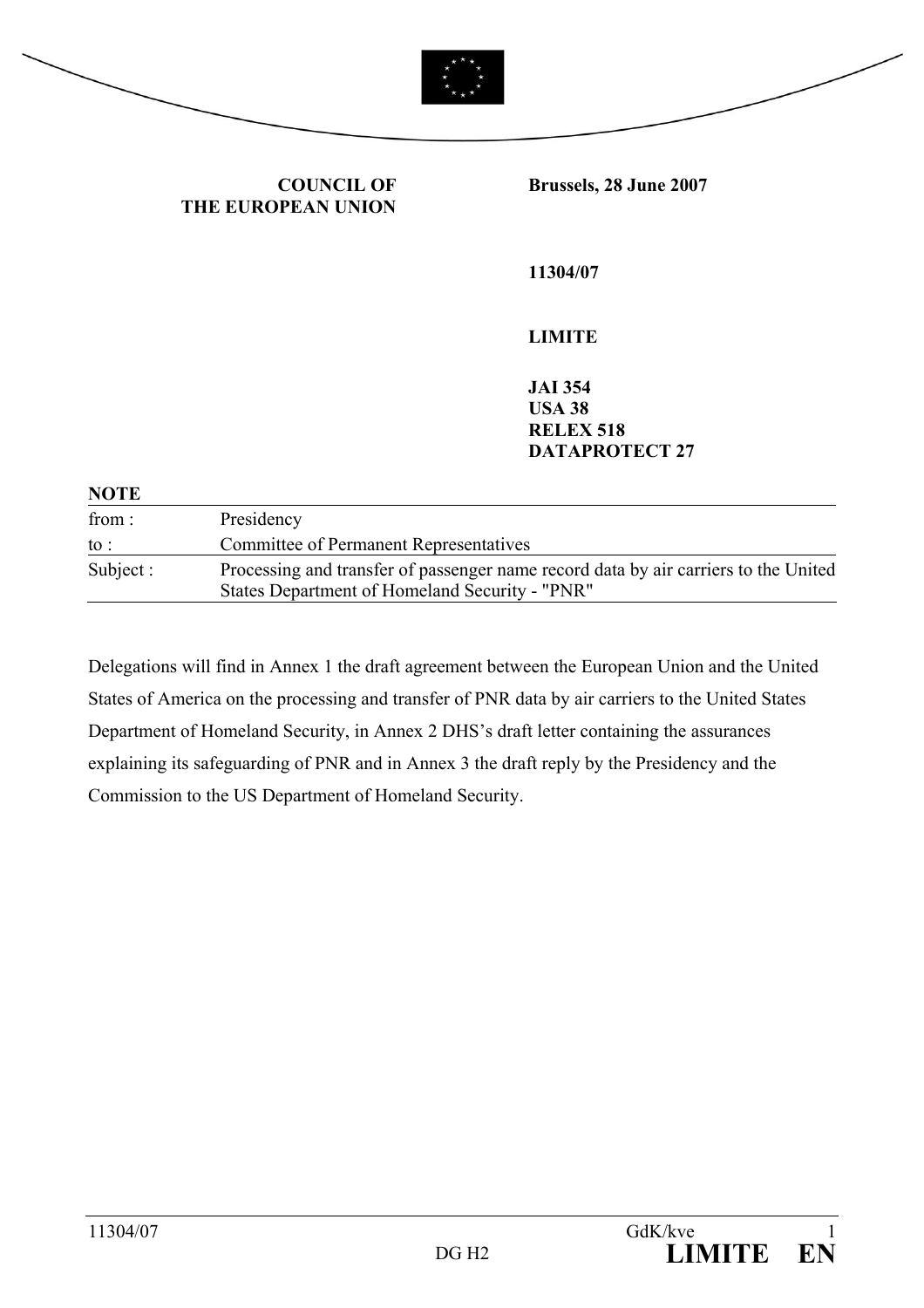#### **AGREEMENT**

# **between the European Union and the United States of America on the processing and transfer of passenger name record (PNR) data by air carriers to the United States Department of Homeland Security (DHS)**

#### **THE EUROPEAN UNION AND THE UNITED STATES OF AMERICA:**

DESIRING to prevent and combat terrorism and transnational crime effectively as a means of protecting their respective democratic societies and common values;

RECOGNISING that information sharing is an essential component in the fight against terrorism and transnational crime and that in this context the use of PNR data is an important tool,

RECOGNISING that, in order to safeguard public security and for law enforcement purposes, rules should be laid down on the transfer of PNR data by air carriers to DHS;

RECOGNISING the importance of preventing and combating terrorism and related crimes, and other serious crimes that are transnational in nature, including organised crime, while respecting fundamental rights and freedoms, notably privacy;

RECOGNISING that U.S. and European privacy law and policy share a common basis and that any differences in the implementation of these principles should not present an obstacle to cooperation between the U.S. and the European Union (EU);

HAVING REGARD to international conventions, U.S. statutes, and regulations requiring each air carrier operating passenger flights in foreign air transportation to or from the United States to make PNR data available to DHS to the extent they are collected and contained in the air carrier's automated reservation/departure control systems (hereinafter "reservation systems"), and comparable requirements implemented in the EU;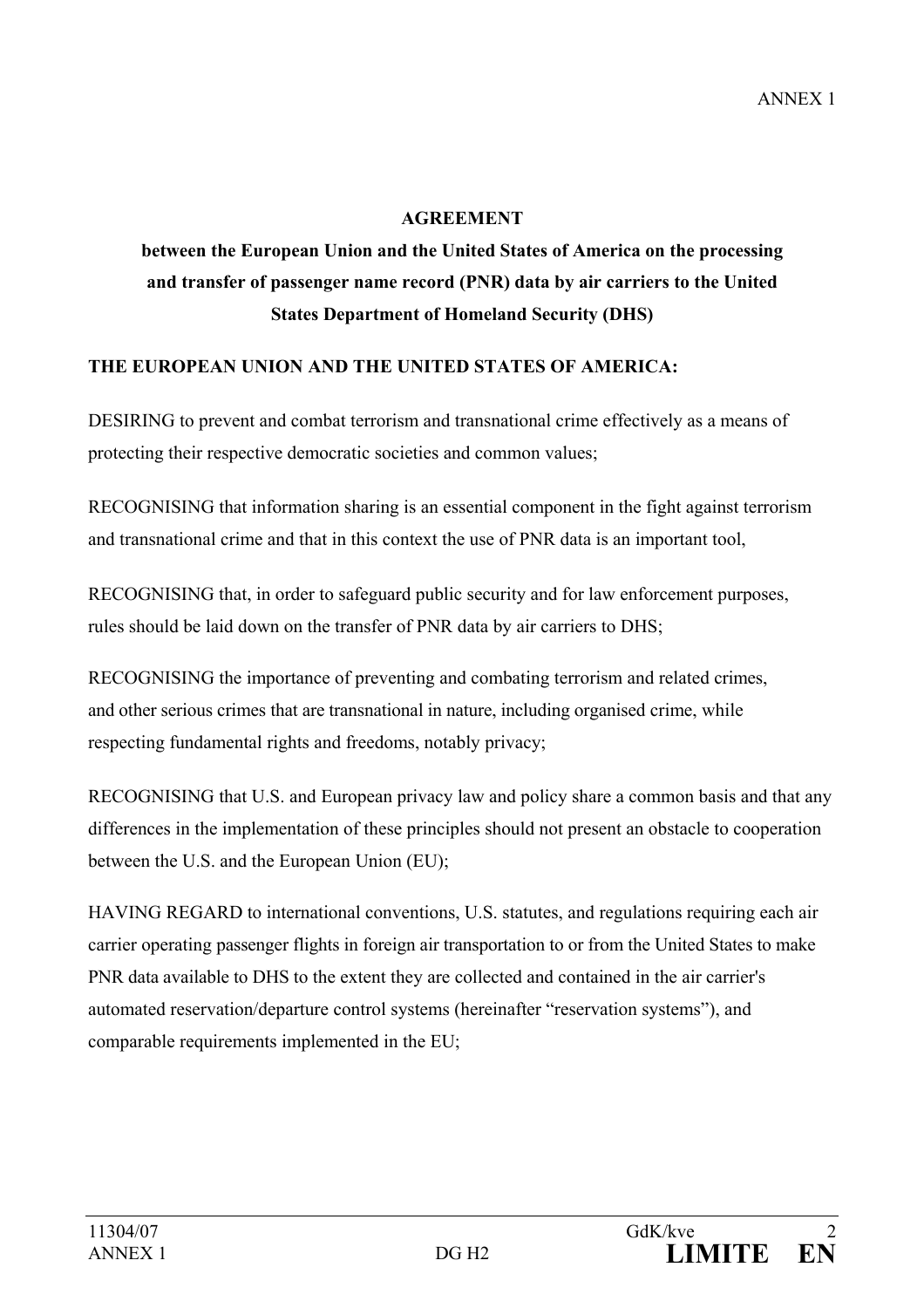HAVING REGARD to Article 6 paragraph 2 of the Treaty on European Union on respect for fundamental rights, and in particular to the related right to the protection of personal data;

NOTING the former agreements regarding PNR between the European Community and the United States of America of 28 May 2004 and between the European Union and the United States of America of 19 October 2006;

HAVING REGARD to relevant provisions of the Aviation Transportation Security Act of 2001, the Homeland Security Act of 2002, the Intelligence Reform and Terrorism Prevention Act of 2004 and Executive Order 13388 regarding cooperation between agencies of the United States government in combating terrorism, as well as the Privacy Act of 1974, Freedom of Information Act and the E-Government Act of 2002;

NOTING that the European Union should ensure that air carriers with reservation systems located within the European Union make available PNR data to DHS and comply with the technical requirements for such transfers as detailed by DHS;

AFFIRMING that this Agreement does not constitute a precedent for any future discussions or negotiations between the United States and the European Union, or between either of the Parties and any State regarding the processing and transfer of PNR or any other form of data;

SEEKING to enhance and encourage cooperation between the parties in the spirit of transatlantic partnership;

### **HAVE AGREED AS FOLLOWS:**

(1) On the basis of the assurances in DHS's letter explaining its safeguarding of PNR (the DHS letter), the European Union will ensure that air carriers operating passenger flights in foreign air transportation to or from, the United States of America will make available PNR data contained in their reservation systems as required by DHS.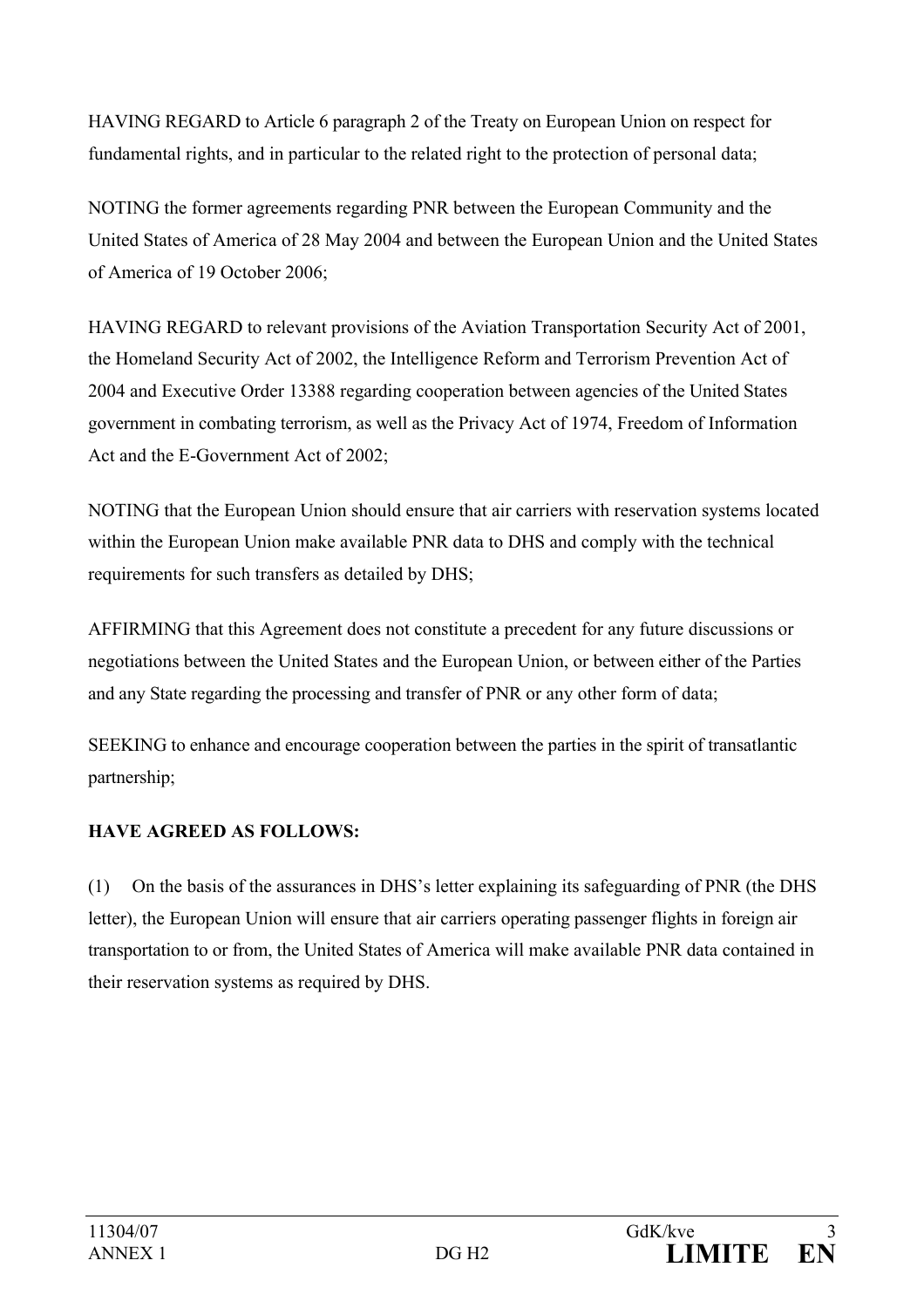(2) DHS will immediately transition to a push system for the transmission of data by such air carriers no later than January 1, 2008 for all such air carriers that have implemented such a system that complies with DHS's technical requirements. For those air carriers that do not implement such a system, the current systems shall remain in effect until the carriers have implemented a system that complies with DHS's technical requirements. Accordingly, DHS will electronically access the PNR from air carriers' reservation systems located within the territory of the Member States of the European Union until there is a satisfactory system in place allowing for the transmission of such data by the air carriers.

(3) DHS shall process PNR data received and treat data subjects concerned by such processing in accordance with applicable U.S. laws, constitutional requirements, and without unlawful discrimination, in particular on the basis of nationality and country of residence. DHS's letter sets forth these and other safeguards.

(4) DHS and the EU, will periodically review the implementation of this Agreement, the DHS letter, and U.S. and EU PNR policies and practices with a view to mutually assuring the effective operation and privacy protection of their systems.

(5) By this Agreement, DHS expects that it is not being asked to undertake data protection measures in its PNR system that are more stringent than those applied by European authorities for their domestic PNR systems. DHS does not ask European authorities to adopt data protection measures in their PNR systems that are more stringent than those applied by the U.S. for its PNR system. If its expectation is not met, DHS reserves the right to suspend relevant provisions of the DHS letter while conducting consultations with the EU with a view to reaching a prompt and satisfactory resolution. In the event that a PNR system is implemented in the European Union or in one or more of its Member States that requires air carriers to make available to authorities PNR data for persons whose travel itinerary includes a flight to or from the European Union, DHS shall, strictly on the basis of reciprocity, actively promote the cooperation of the airlines within its jurisdiction.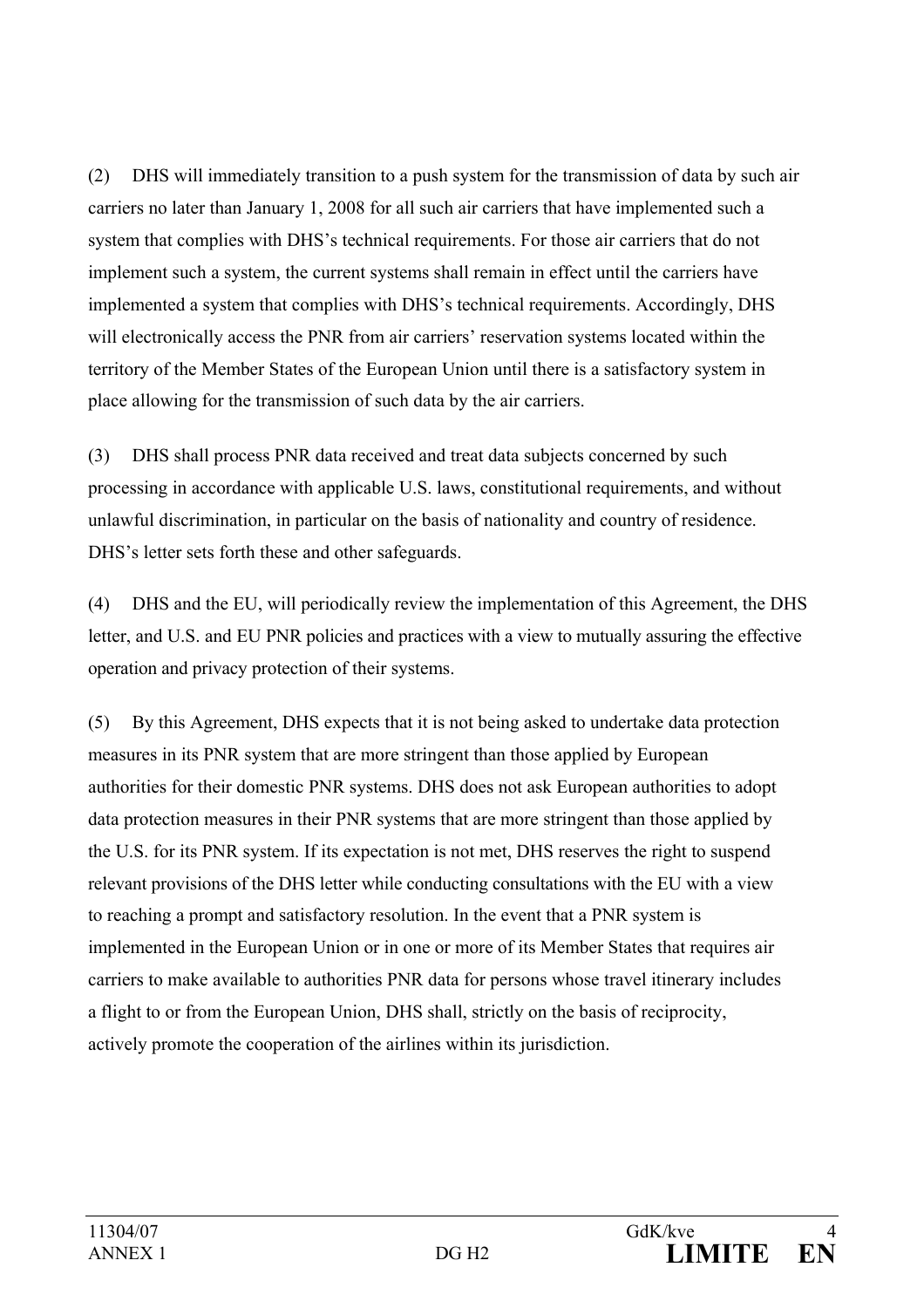(6) For the application of this Agreement, DHS is deemed to ensure an adequate level of protection for PNR data transferred from the European Union. Concomitantly, the EU will not interfere with relationships between the United States and third countries for the exchange of passenger information on data protection grounds.

(7) The U.S. and the EU will work with interested parties in the aviation industry to promote greater visibility for notices describing PNR systems (including redress and collection practices) to the travelling public and will encourage airlines to reference and incorporate these notices in the official contract of carriage.

(8) The exclusive remedy if the EU determines that the U.S. has breached this Agreement is the termination of this Agreement and the revocation of the adequacy determination referenced in paragraph (6). The exclusive remedy if the U.S. determines that the EU has breached this agreement is the termination of this Agreement and the revocation of the DHS letter.

(9) This Agreement will enter into force on the first day of the month after the date on which the Parties have exchanged notifications indicating that they have completed their internal procedures for this purpose. This Agreement will apply provisionally as of the date of signature. Either Party may terminate or suspend this Agreement at any time by notification through diplomatic channels. Termination will take effect thirty (30) days from the date of notification thereof to the other Party unless either Party deems a shorter notice period essential for its national security or homeland security interests. This Agreement and any obligations there under will expire and cease to have effect seven years after the date of signature unless the parties mutually agree to replace it.

This Agreement is not intended to derogate from or amend the laws of the United States of America or the European Union or its Member States. This Agreement does not create or confer any right or benefit on any other person or entity, private or public.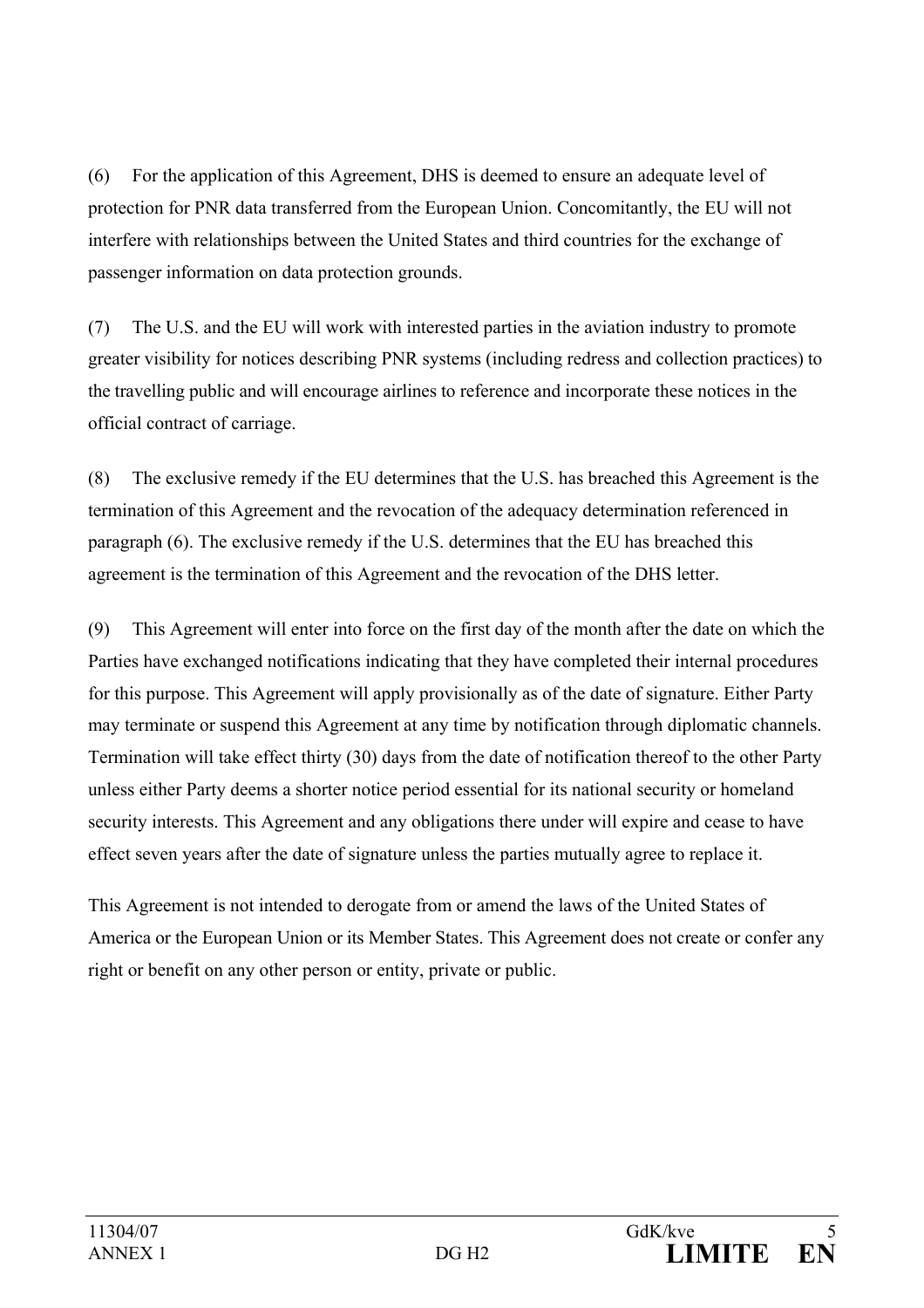Done at this day of , 2007, in two originals, in the English language. The Agreement shall also be drawn up in the Bulgarian, Czech, Danish, Dutch, Estonian, Finnish, French, German, Greek, Hungarian, Irish, Italian, Latvian, Lithuanian, Maltese, Polish, Portuguese, Romanian, Slovak, Slovenian, Spanish and Swedish languages, and the Parties shall approve these language versions by an exchange of diplomatic notes. Once approved, the versions in these languages and the English language version shall be equally authentic. In case of divergences of interpretation between the different language texts, the English text shall prevail.

## FOR THE UNITED STATES OF AMERICA FOR THE EUROPEAN UNION

 $\_$  , and the contribution of the contribution of  $\mathcal{L}_\mathcal{L}$  , and the contribution of  $\mathcal{L}_\mathcal{L}$ 

Secretary Michael Chertoff Minister Dr. Wolfgang Schäuble Department of Homeland Security Federal Ministry of the Interior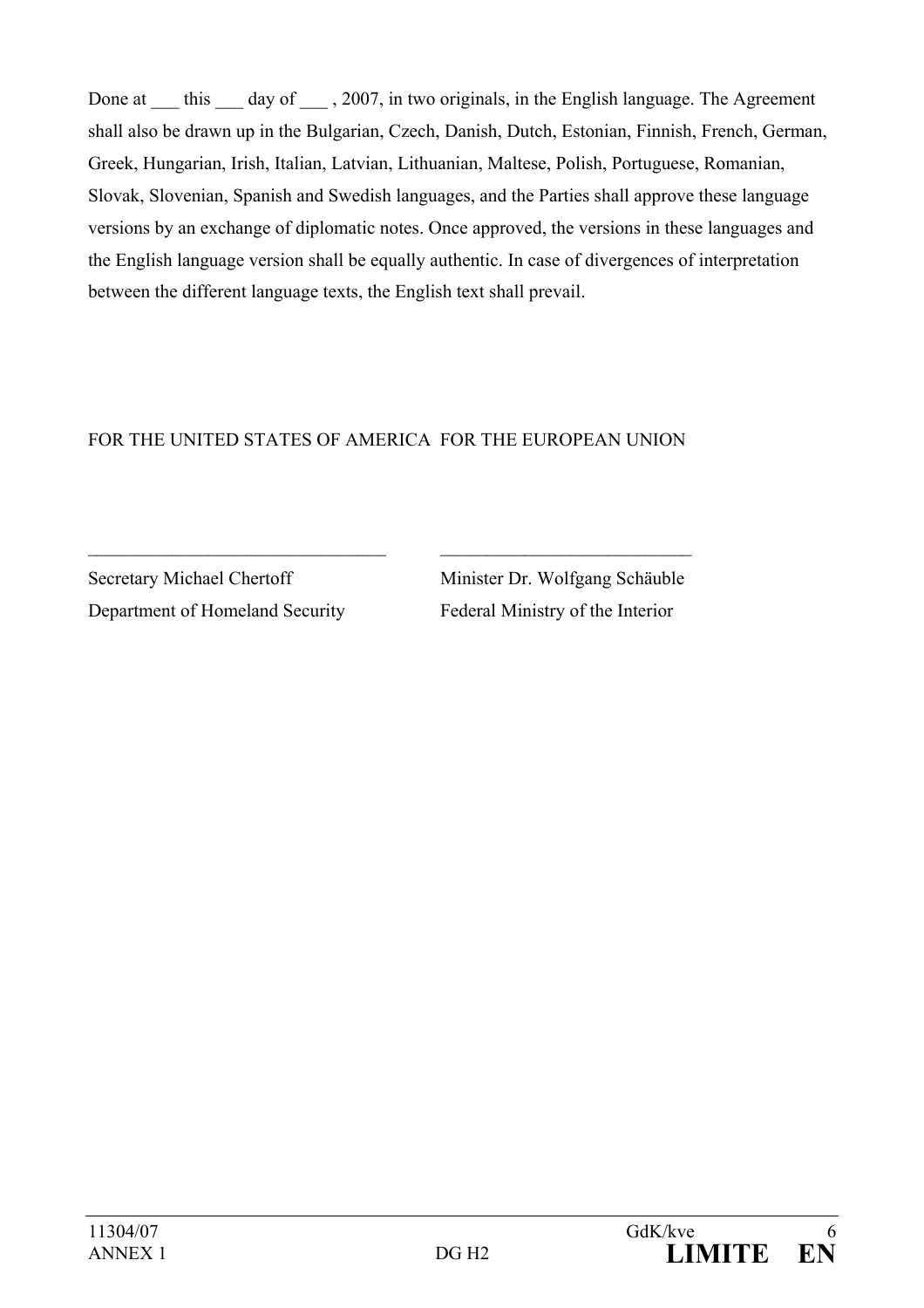#### **U.S. Letter to EU**

#### **Salutation:**

In response to the inquiry of the European Union and to reiterate the importance that the United States government places on the protection of individual privacy, this letter is intended to explain how the United States Department of Homeland Security (DHS) handles the collection, use and storage of Passenger Name Records (PNR). None of the policies articulated herein create or confer any right or benefit on any person or party, private or public, nor any remedy other than that specified in the Agreement between the EU and the U.S. on the processing and transfer of PNR by air carriers to DHS signed in … 2007 (the "Agreement"). Instead, this letter provides the assurances and reflects the policies which DHS applies to PNR data derived from flights between the U.S. and European Union (EU PNR) under U.S. law.

*I. Purpose for which PNR is used:* DHS uses EU PNR strictly for the purpose of preventing and combating: (1) terrorism and related crimes; (2) other serious crimes, including organized crime, that are transnational in nature; and (3) flight from warrants or custody for crimes described above. PNR may be used where necessary for the protection of the vital interests of the data subject or other persons, or in any criminal judicial proceedings, or as otherwise required by law. DHS will advise the EU regarding the passage of any U.S. legislation which materially affects the statements made in this letter.

#### *II. Sharing of PNR:*

DHS shares EU PNR data only for the purposes named in article I.

DHS treats EU PNR data as sensitive and confidential in accordance with U.S. laws and, at its discretion, provides PNR data only to other domestic government authorities with law enforcement, public security, or counterterrorism functions, in support of counterterrorism, transnational crime and public security related cases (including threats, flights, individuals and routes of concern) they are examining or investigating, according to law, and pursuant to written understandings and U.S. law on the exchange of information between U.S. government authorities. Access shall be strictly and carefully limited to the cases described above in proportion to the nature of the case.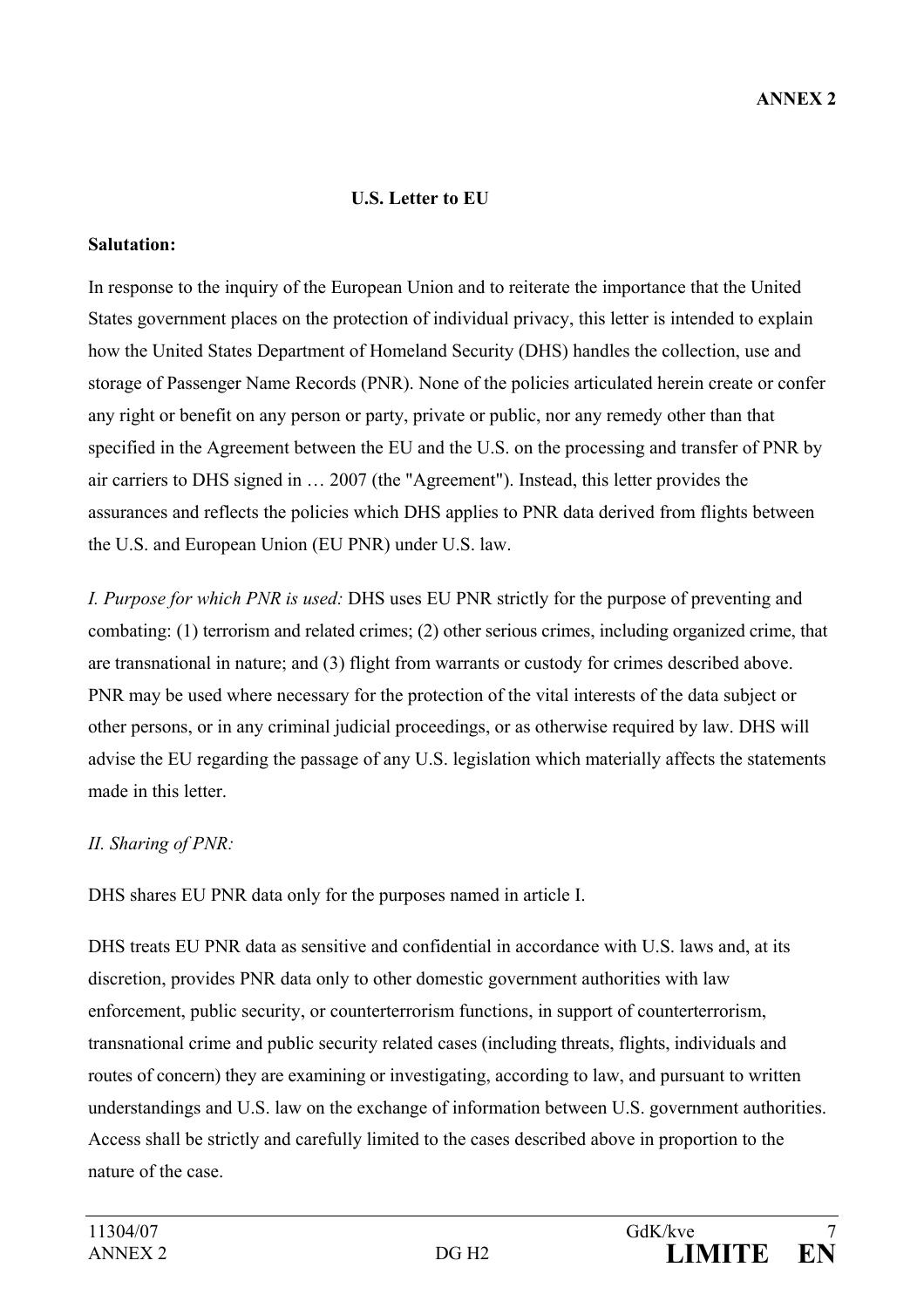EU PNR data is only exchanged with other government authorities in third countries after consideration of the recipient's intended use(s) and ability to protect the information. Apart from emergency circumstances, any such exchange of data occurs pursuant to express understandings between the parties that incorporate data privacy protections comparable to those applied to EU PNR by DHS, as described in the second paragraph of this article.

### *III. Types of Information Collected:*

Most data elements contained in PNR data can be obtained by DHS upon examining an individual's airline ticket and other travel documents pursuant to its normal border control authority, but the ability to receive this data electronically significantly enhances DHS's ability to focus its resources on high risk concerns, thereby facilitating and safeguarding bona fide travel.

Types of EU PNR Collected:

- 1. PNR record locator code,
- 2. Date of reservation/ issue of ticket
- 3. Date(s) of intended travel
- 4. Name(s)
- 5 Available frequent flier and benefit information (i.e., free tickets, upgrades, etc)
- 6. Other names on PNR, including number of travelers on PNR
- 7. All available contact information (including originator information)
- 8. All available payment/billing information (not including other transaction details linked to a credit card or account and not connected to the travel transaction)
- 9. Travel itinerary for specific PNR
- 10. Travel agency/travel agent
- 11. Code share information
- 12. Split/divided information
- 13. Travel status of passenger (including confirmations and check-in status)
- 14. Ticketing information, including ticket number, one way tickets and Automated Ticket Fare Quote
- 15. All Baggage information
- 16. Seat information, including seat number
- 17. General remarks including OSI, SSI and SSR information
- 18. Any collected APIS information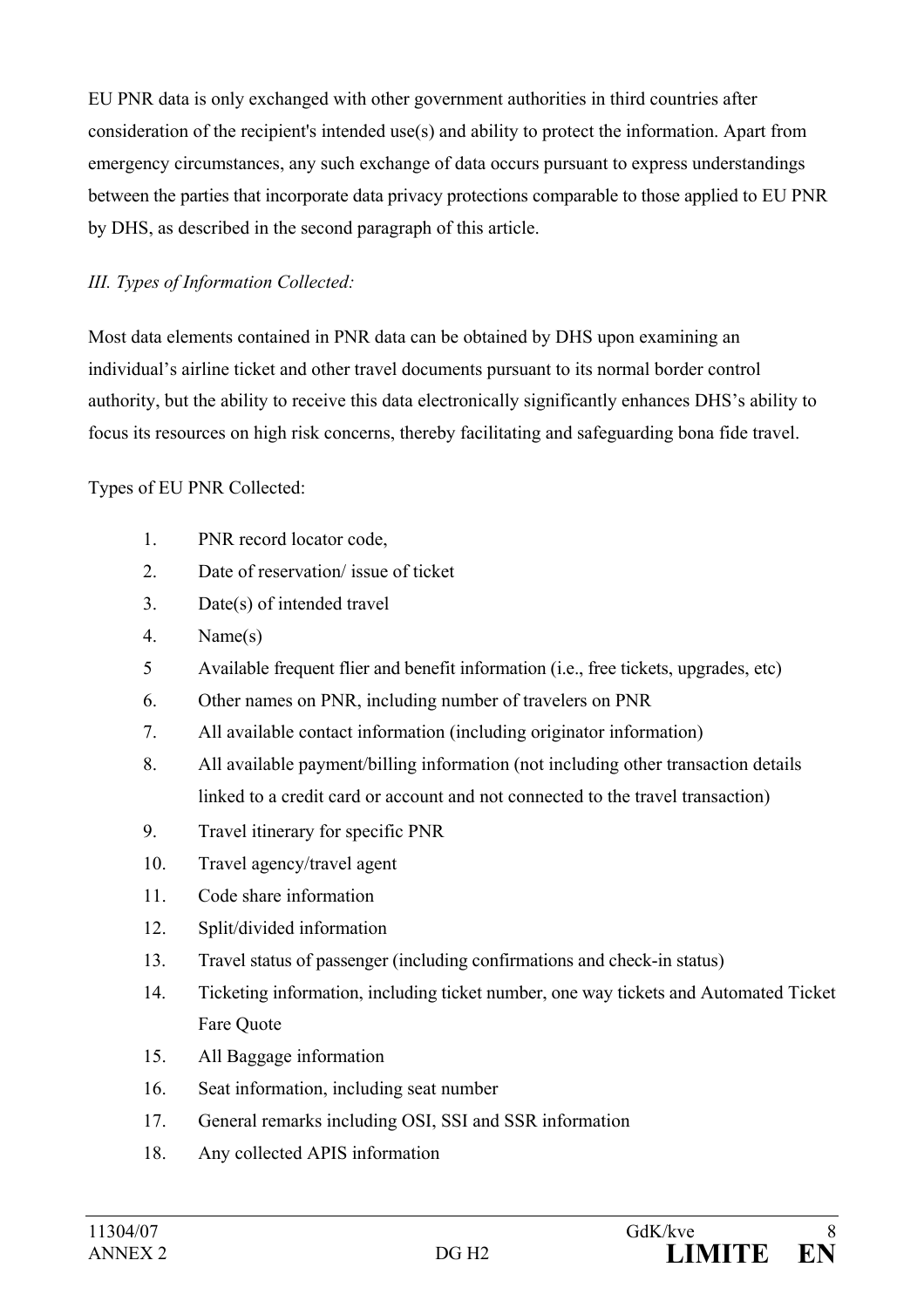#### 19. All historical changes to the PNR listed in numbers 1 to 18

To the extent that sensitive EU PNR data (i.e. personal data revealing racial or ethnic origin, political opinions, religious or philosophical beliefs, trade union membership, and data concerning the health or sex life of the individual), as specified by the PNR codes and terms which DHS has identified in consultation with the European Commission, are included in the above types of EU PNR data, DHS employs an automated system which filters those sensitive PNR codes and terms and does not use this information. Unless the data is accessed for an exceptional case, as described in the next paragraph, DHS promptly deletes the sensitive EU PNR data.

If necessary in an exceptional case where the life of a data subject or of others could be imperilled or seriously impaired**.** DHS officials may require and use information in EU PNR other than those listed above, including sensitive data. In that event, DHS will maintain a log of access to any sensitive data in EU PNR and will delete the data within 30 days once the purpose for which it has been accessed is accomplished and its retention is not required by law. DHS will provide notice normally within 48 hours to the European Commission (DG JLS) that such data, including sensitive data, has been accessed.

*IV. Access and Redress:* DHS has made a policy decision to extend administrative Privacy Act protections to PNR data stored in the ATS regardless of the nationality or country of residence of the data subject, including data that relates to European citizens. Consistent with U.S. law, DHS also maintains a system accessible by individuals, regardless of their nationality or country of residence, for providing redress to persons seeking information about or correction of PNR. These policies are accessible on the DHS website, www.dhs.gov.

Furthermore, PNR furnished by or on behalf of an individual shall be disclosed to the individual in accordance with the U. S. Privacy Act and the U. S. Freedom of Information Act (FOIA). FOIA permits any person (regardless of nationality or country of residence) access to a U.S. federal agency's records, except to the extent such records (or a portion thereof) are protected from disclosure by an applicable exemption under the FOIA. DHS does not disclose PNR data to the public, except to the data subjects or their agents in accordance with U.S. law. Requests for access to personally identifiable information contained in PNR that was provided by the requestor may be submitted to the FOIA/PA Unit, Office of Field Operations, U.S. Customs and Border Protection, Room 5.5-C, 1300 Pennsylvania Avenue, NW, Washington, DC 20229 (phone: (202) 344-1850 and fax: (202) 344-2791).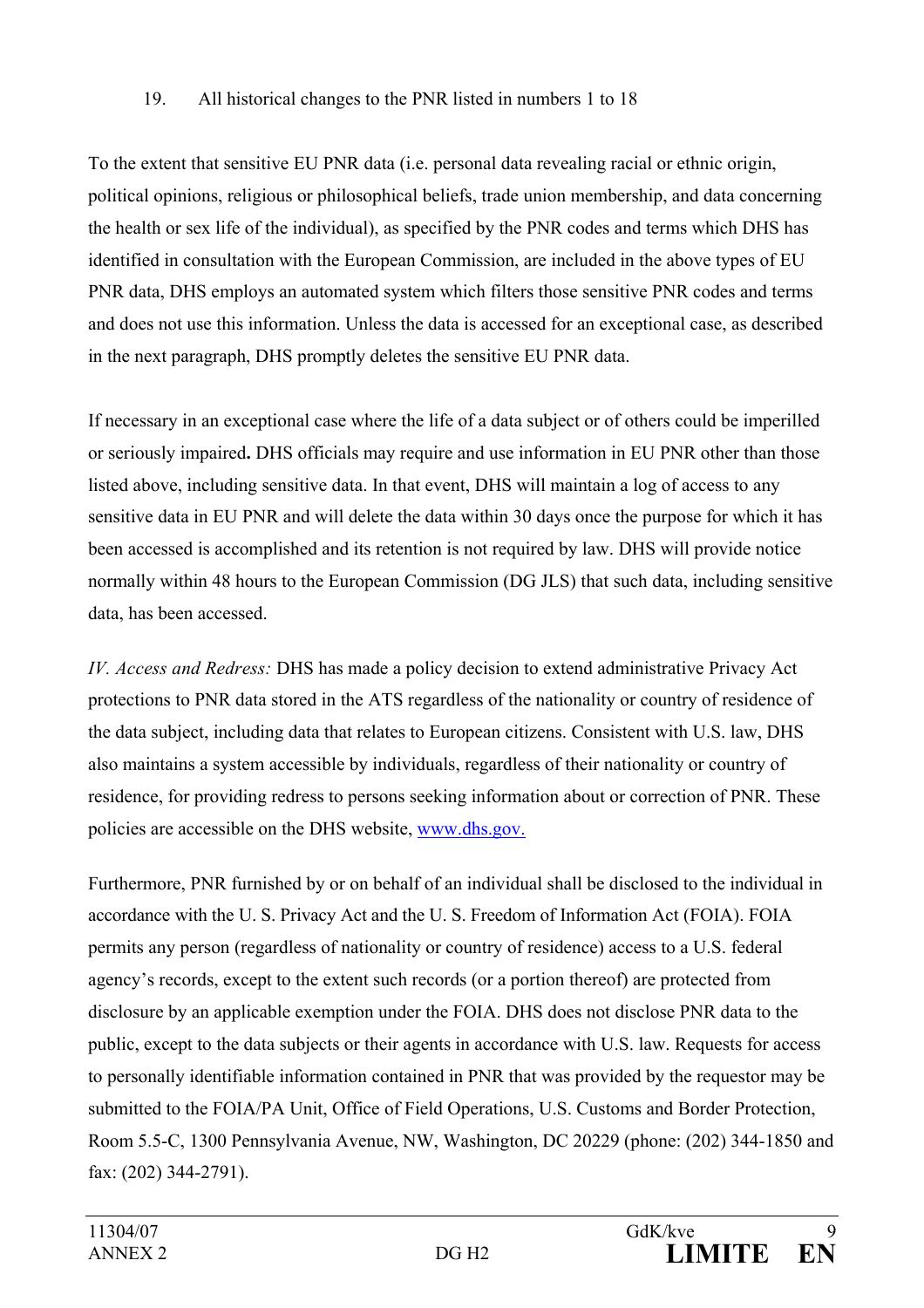In certain exceptional circumstances, DHS may exercise its authority under FOIA to deny or postpone disclosure of all or part of the PNR record to a first part requester, pursuant to Title 5, United States Code, Section 552(b). Under FOIA any requester has the authority to administratively and judicially challenge DHS's decision to withhold information.

*V. Enforcement:* Administrative, civil, and criminal enforcement measures are available under U.S. law for violations of U.S. privacy rules and unauthorized disclosure of U.S. records. Relevant provisions include but are not limited to Title 18, United States Code, Sections 641 and 1030 and Title 19, Code of Federal Regulations, Section 103.34.

*VI. Notice:* DHS has provided information to the travelling public about its processing of PNR data through publications in the *Federal Register* and on its website. DHS further will provide to airlines a form of notice concerning PNR collection and redress practices to be available for public display. DHS and the EU will work with interested parties in the aviation industry to promote greater visibility of this notice.

*VII. Data retention:* DHS retains EU PNR data in an active analytical database for seven years, after which time the data will be moved to dormant, non-operational status. Data in dormant status will be retained for eight years and may be accessed only with approval of a senior DHS official designated by the Secretary of Homeland Security and only in response to an identifiable case, threat, or risk. We expect that EU PNR data shall be deleted at the end of this period; questions of whether and when to destroy PNR data collected in accordance with this letter will be addressed by DHS and the EU as part of future discussions. Data that is related to a specific case or investigation may be retained in an active database until the case or investigation is archived. It is DHS' intention to review the effect of these retention rules on operations and investigations based on its experience over the next seven years. DHS will discuss the results of this review with the EU.

The above mentioned retention periods also apply to EU PNR data collected on the basis of the Agreements between the EU and the US, of May 28, 2004 and October 19, 2006.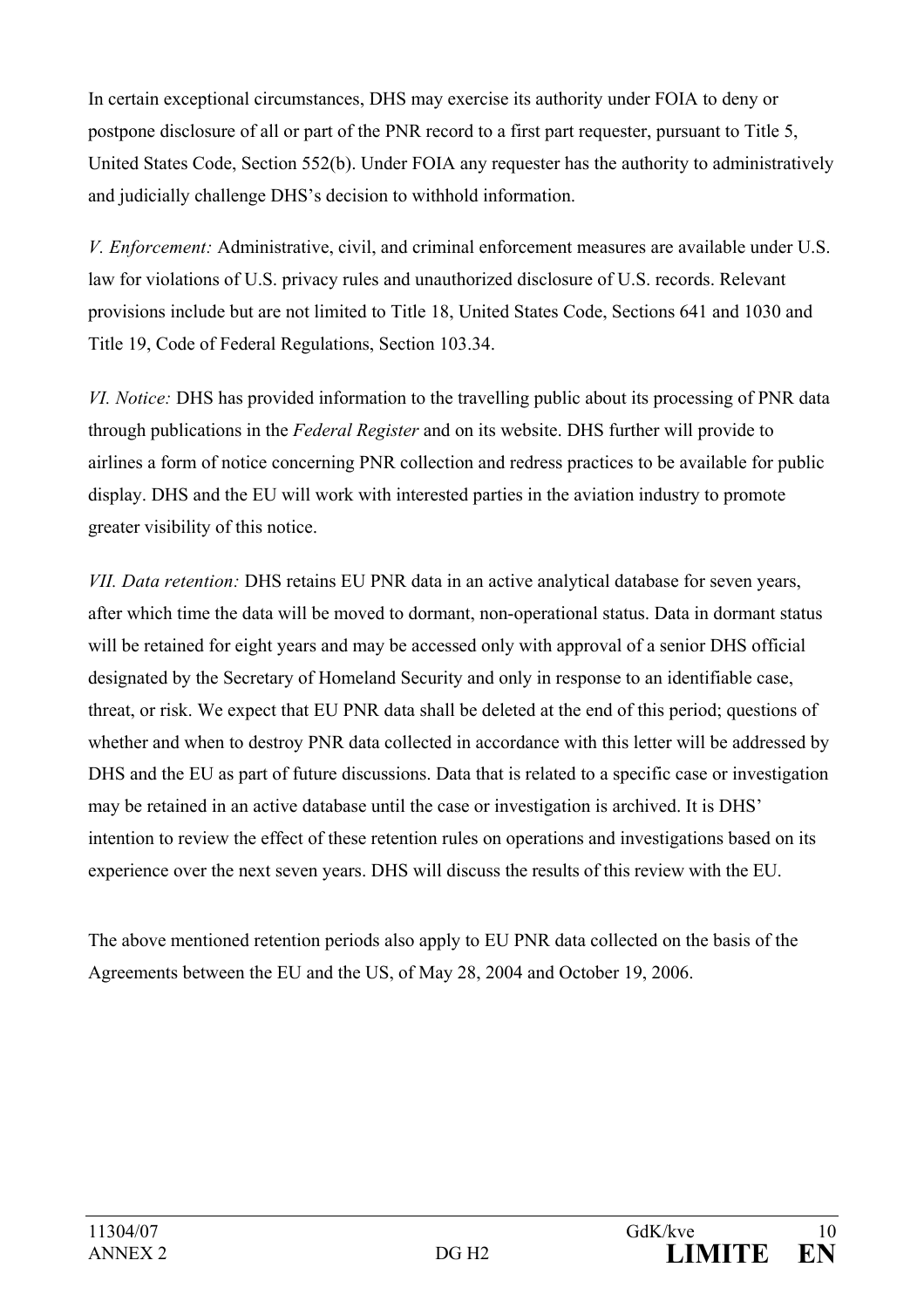*VIII. Transmission:* Given our recent negotiations, you understand that DHS is prepared to move as expeditiously as possible to a "push" system of transmitting PNR from airlines operating flights between the EU and the U.S. to DHS. Thirteen airlines have already adopted this approach. The responsibility for initiating a transition to "push" rests with the carriers, who must make resources available to migrate their systems and work with DHS to comply with DHS's technical requirements. DHS will immediately transition to such a system for the transmission of data by such air carriers no later than January 1, 2008 for all such air carriers that have implemented a system that complies with all DHS technical requirements. For those air carriers that do not implement such a system the current system shall remain in effect until the air carriers have implemented a system that is compatible with DHS technical requirements for the transmission of PNR data. The transition to a "push" system, however, does not confer on airlines any discretion to decide when, how or what data to push. That decision is conferred on DHS by U.S. law.

Under normal circumstances DHS will receive an initial transmission of PNR data 72 hours before a scheduled departure and afterwards will receive updates as necessary to ensure data accuracy. Ensuring that decisions are made based on timely and complete data is among the most essential safeguards for personal data protection and DHS works with individual carriers to build this concept into their push systems. DHS may require PNR prior to 72 hours before the scheduled departure of the flight, when there is an indication that early access is necessary to assist in responding to a specific threat to a flight, set of flights, route, or other circumstances associated with the purposes defined in article I. In exercising this discretion, DHS will act judiciously and with proportionality.

*IX. Reciprocity:* During our recent negotiations we agreed that DHS expects that it is not being asked to undertake data protection measures in its PNR system that are more stringent than those applied by European authorities for their domestic PNR systems. DHS does not ask European authorities to adopt data protection measures in their PNR systems that are more stringent than those applied by the U.S. for its PNR system. If its expectation is not met, DHS reserves the right to suspend relevant provisions of the DHS letter while conducting consultations with the EU with a view to reaching a prompt and satisfactory resolution. In the event that an airline passenger information system is implemented in the European Union or in one or more of its Member States that requires air carriers to make available to authorities PNR data for persons whose travel itinerary includes a flight between the U.S. and the European Union, DHS intends, strictly on the basis of reciprocity, to actively promote the cooperation of the airlines within its jurisdiction.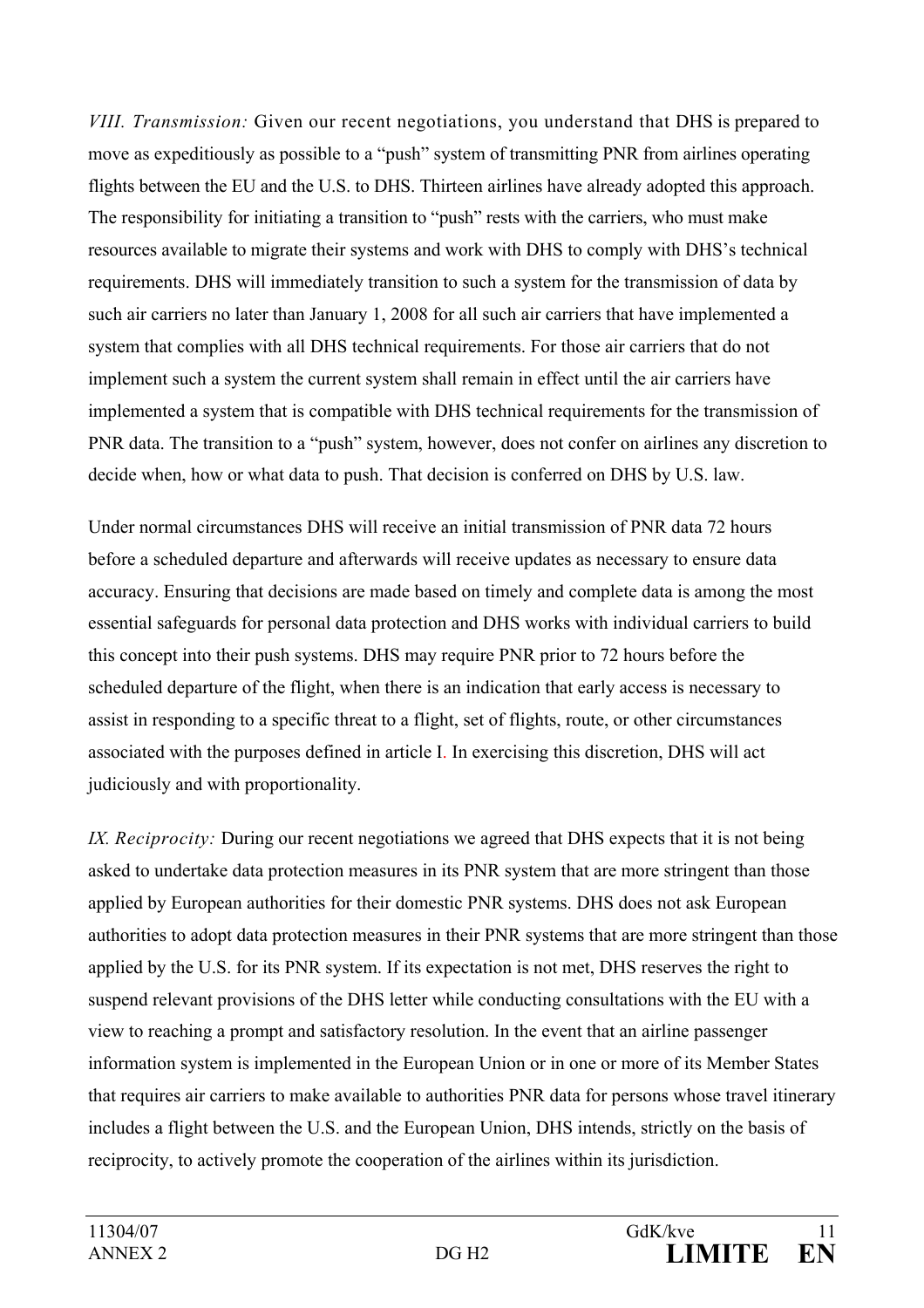In order to foster police and judicial cooperation, DHS will encourage the transfer of analytical information flowing from PNR data by competent US authorities to police and judicial authorities of the Member States concerned and, where appropriate, to Europol and Eurojust. DHS expects that the EU and its Member States will likewise encourage their competent authorities to provide analytical information flowing from PNR data to DHS and other US authorities concerned.

*X. Review:* DHS and the EU will periodically review the implementation of the agreement, this letter, U.S. and EU PNR policies and practices and any instances in which sensitive data was accessed, for the purpose of contributing to the effective operation and privacy protection of our practices for processing PNR. In the review, the EU will be represented by the Commissioner for Justice, Freedom and Security, and DHS will be represented by the Secretary of Homeland Security, or by such mutually acceptable official as each may agree to designate. The EU and DHS will mutually determine the detailed modalities of the reviews.

The U.S. will reciprocally seek information about Member State PNR systems as part of this periodic review, and representatives of Member States maintaining PNR systems will be invited to participate in the discussions.

We trust that this explanation has been helpful to you in understanding how we handle EU PNR data.